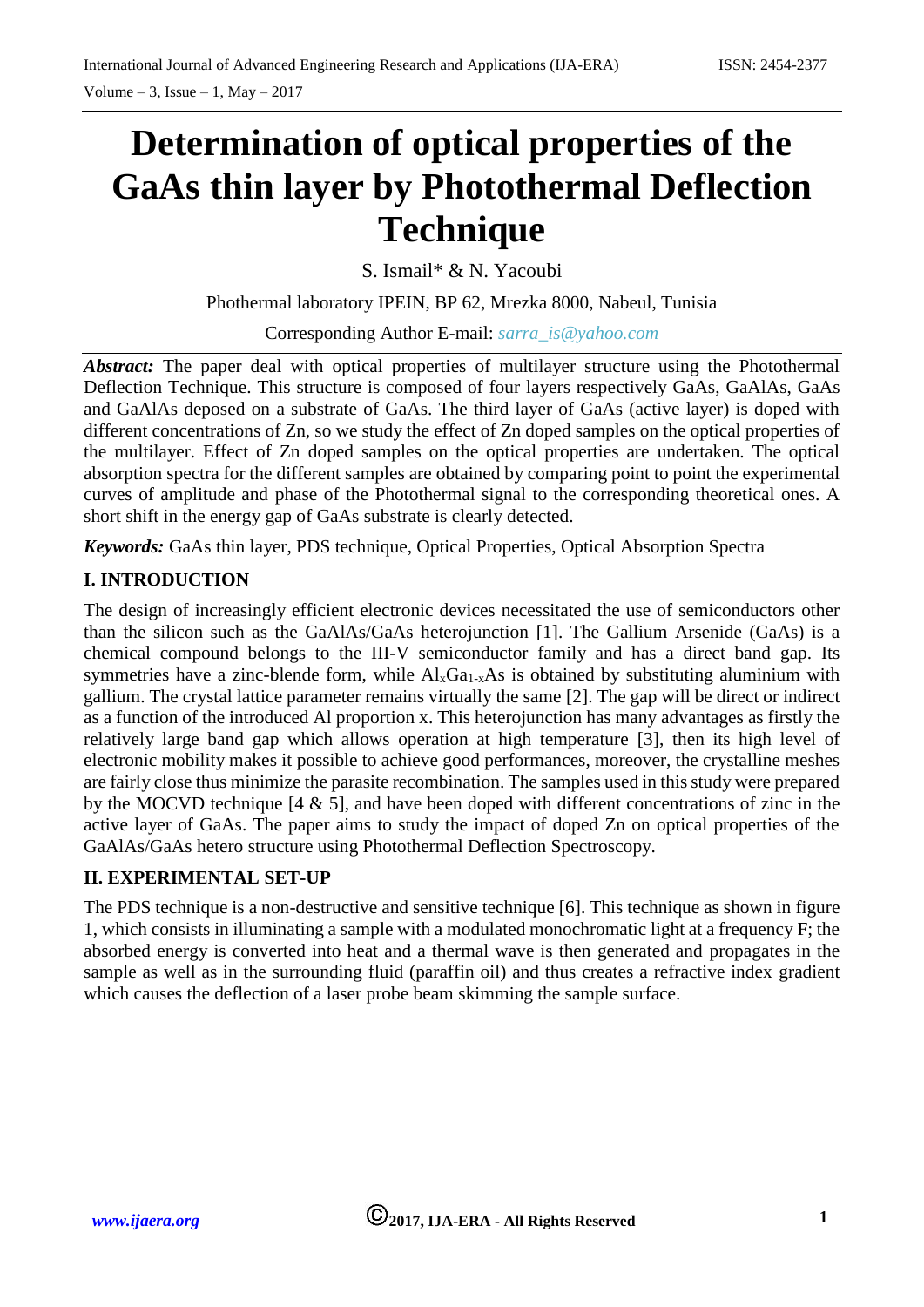

Figure 1. Experimental device of Photothermal Deflection Spectroscopy technique

This deflection [7] is expressed by  $\Psi$  and can be written as:

$$
\Psi(z,t) = \left|\Psi(z)\right| e^{j(\omega t + \Phi)}
$$

#### **III. THEORETICAL MODEL**

Figure 2 shows the arrangement of the sample in the experimental device above. A sample (multilayer + substrate) which thickness is  $(l_s + l_c)$  is fixed on a plexiglas backing which thickness is  $l_b$  and both are immersed in a quartz cell filled with Paraffin oil which thickness is  $l_f$ .



Figure 2. Structure of the sample in the cell

As the incident light intensity is assumed to be uniform on the sample surface, the optical absorption of the sample will generate a one-dimensional heat flow.

The theoretical model is built on the resolution of the one dimension heat equation in the different media: fluid, multilayer, GaAs substrate and backing by assuming the continuity of temperature and heat flow at the different interfaces.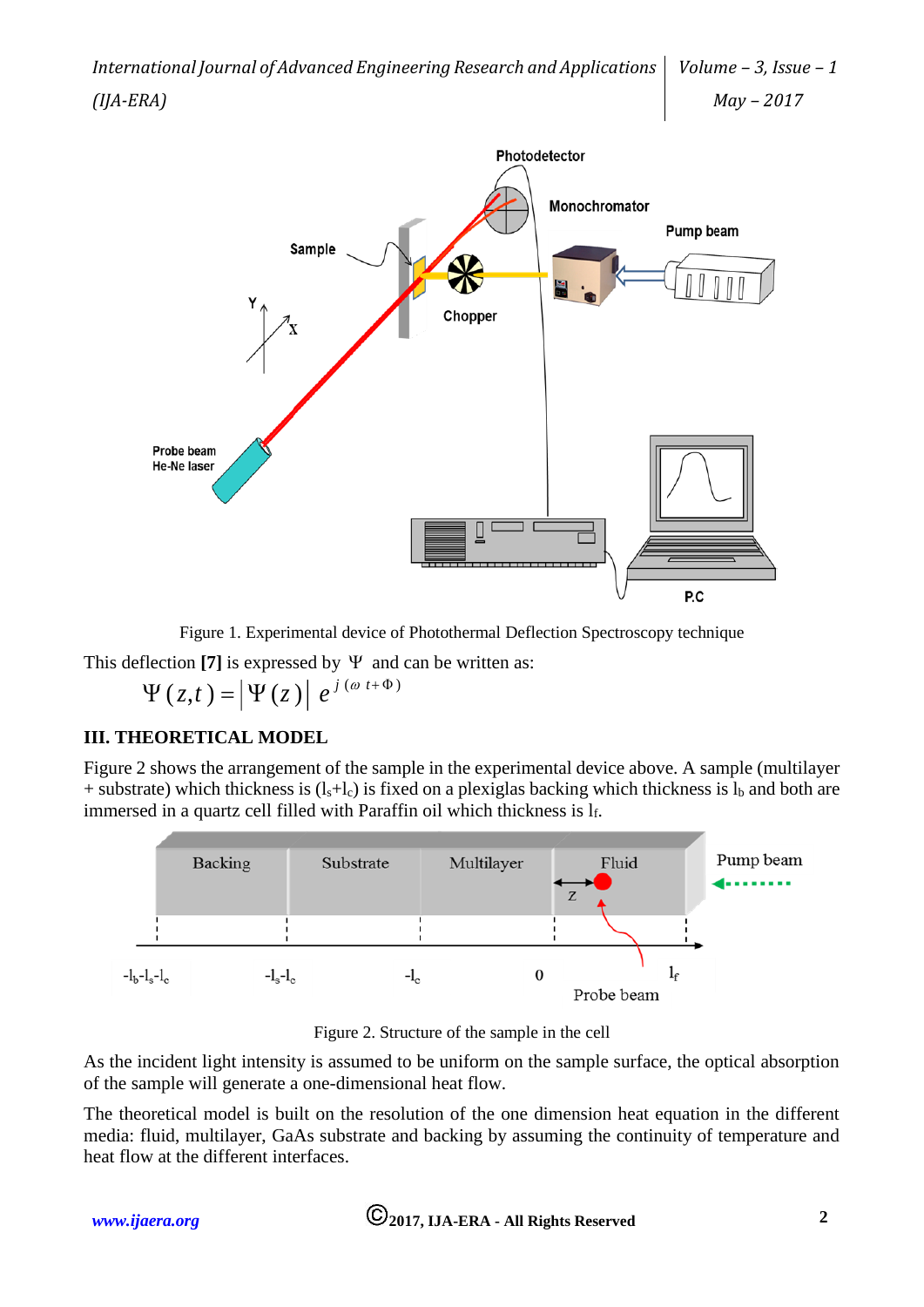*International Journal of Advanced Engineering Research and Applications (IJA-ERA) Volume – 3, Issue – 1 May – 2017*

In the fluid  
\nIn the layer  
\nIn the subscript  
\n
$$
\frac{\partial^2 T_f}{\partial z^2} = \frac{1}{D_f} \frac{\partial T_f}{\partial t}
$$
\nIn the absolute  
\n
$$
\frac{\partial^2 T_c}{\partial z^2} = \frac{1}{D_c} \frac{\partial T_c}{\partial t} - Ae^{\alpha z} (1 + e^{j\omega t})
$$
\nIn the substrate  
\n
$$
\frac{\partial^2 T_s}{\partial z^2} = \frac{1}{D_s} \frac{\partial T_s}{\partial t}
$$
\nIn the backing  
\n
$$
\frac{\partial^2 T_b}{\partial z^2} = \frac{1}{D_b} \frac{\partial T_b}{\partial t}
$$
\nWhere Ti and Di are respectively the periodic temperature and the diffi

liffusivity of the i media ( $i = f, c, s$ and b)

 represents the heat source term  $Ae^{az}(1+e^{j\omega t})$ 

After solving the different heat equations, one can obtain the expression  $T_0$  of the periodic temperature at the sample surface as found by other authors as Yacoubi et al [8], they demonstrated that the obtained T<sup>0</sup> expression is function of optical properties of the sample.

#### **IV. RESULTS AND DISCUSSION**

The experimental variation of the normalized amplitude of the photothermal signal versus wavelength for different GaAlAs/GaAs samples for different Zn concentrations in the active layer are plotted on Fig. 3. We note that the amplitude decreases strongly in the middle region (858-938 nm) and saturates at high and low absorption regions. Moreover, these curves show also that the amplitude is sensitive to Zn concentration.



Figure 3. Plot of normalized experimental amplitude versus Wavelength for Different Zn Doping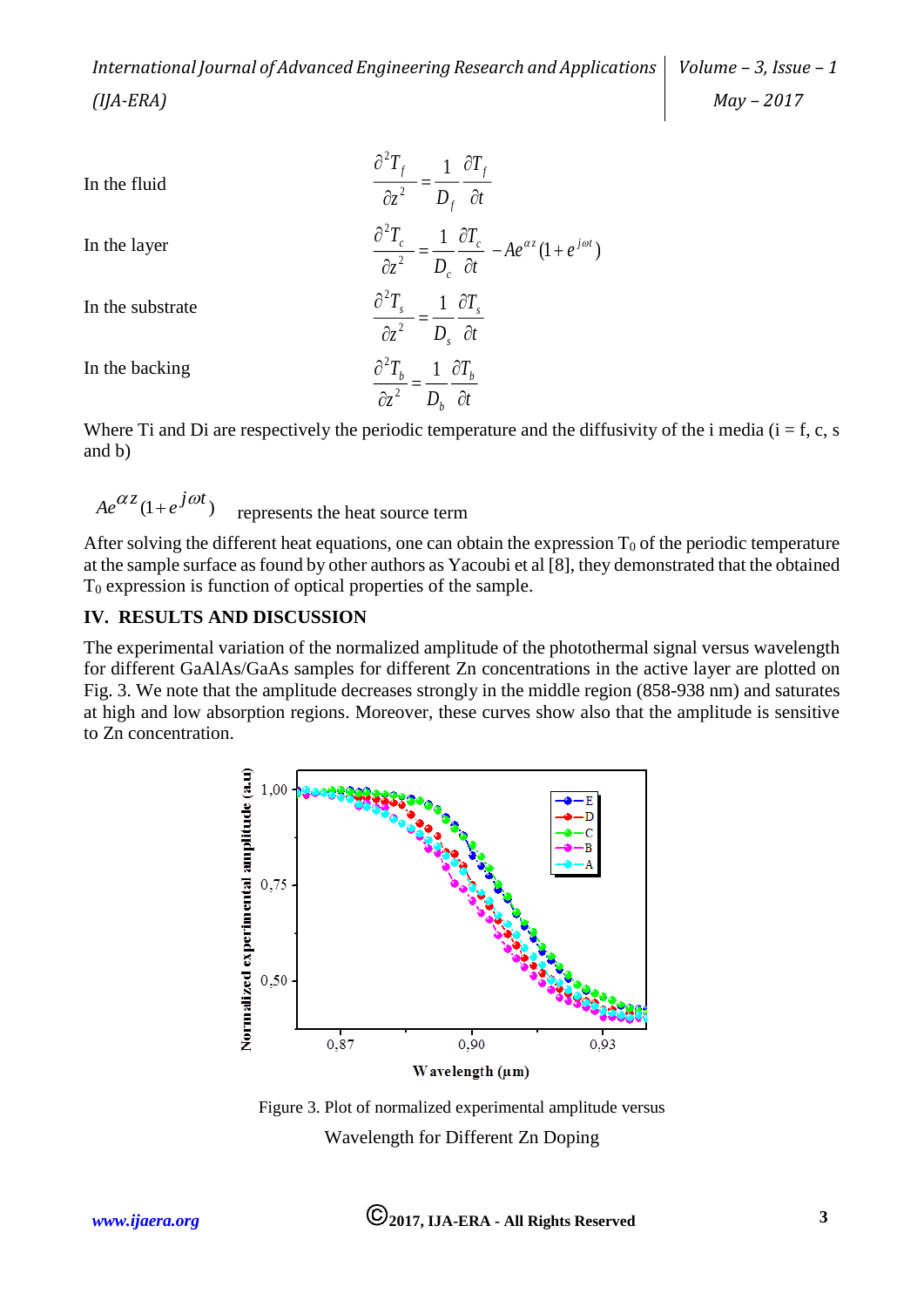On figure 4 are plotted the experimental phase variation with wavelength for the different samples. We notice as was obtained for the normalized amplitude a sensitivity of the phase to the Zn concentration. Table.1. summarizes the different phase shift obtained by figure 4.

| sample                          |          | ്                         | ╰                        |                   |                    |
|---------------------------------|----------|---------------------------|--------------------------|-------------------|--------------------|
| Zn doping                       | $\rm ND$ | 1 $\bigcap$ <sup>18</sup> | $10^{18}$<br>J.IV        | $10^{18}$<br>0.11 | $10^{19}$<br>10.10 |
| Phase shift $\Delta \Phi_i$ (°) | ∠∪       | 255<br>ن. ر⊾              | $\cap$ $\cap$<br>ن سا سا | $\bigcap$<br>∠∠   | 20                 |

Table.1. Phase shift for different Zn doping of the multilayer

In order to determine the optical absorption spectrum of each sample, we have to compare the experimental normalized amplitude curve versus wavelength to the corresponding theoretical one versus optical absorption coefficient.



Figure 4. Phase difference  $(\Delta \Phi_i)$  variation for the different samples

As indicated on the figure 5, for known value of the normalized amplitude, one can affect to each wavelength the corresponding optical absorption coefficient.



Figure 5. Normalized experimental amplitude versus absorption coefficient (a), normalized experimental amplitude versus wavelength (b).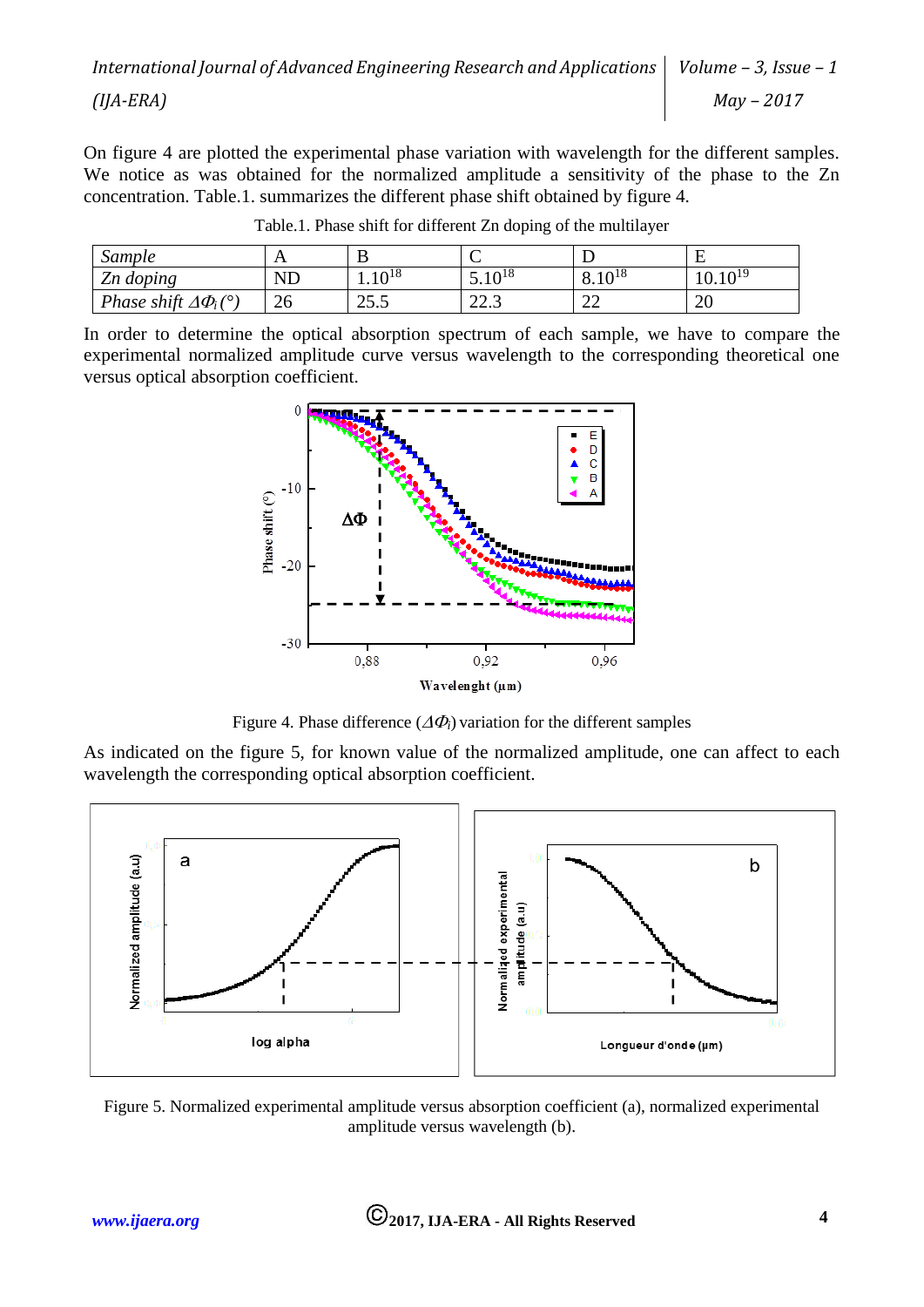*International Journal of Advanced Engineering Research and Applications (IJA-ERA) Volume – 3, Issue – 1 May – 2017*

On figure 6 are plotted the curves representing the optical absorption coefficient versus energy for the different samples. These results can be used to extract the energy band gap of our different samples using the Tauc's law [9,10]:

$$
(\alpha E)^n = \beta (E-E_g)
$$

Where  $\beta$  is a constant, E<sub>g</sub> is the gap energy, n is equal to 2 for direct energy gap and equal to 1/2 for indirect energy gap. In our case  $n = 2$ .



Figure 6. Optical absorption spectra for multilayer of GaAs/GaAlAs

The exploitation of the curves given by Fig.6 using Tauc's method alloyed to plot  $(\alpha E)^2$  as a function of photon energy E for different samples as illustrated on Fig.7.



Figure 7. Plot of  $(\alpha E)^2$  as a function of photon energy E for different doping Zn

*[www.ijaera.org](http://www.ijaera.org/)* **2017, IJA-ERA - All Rights Reserved 5**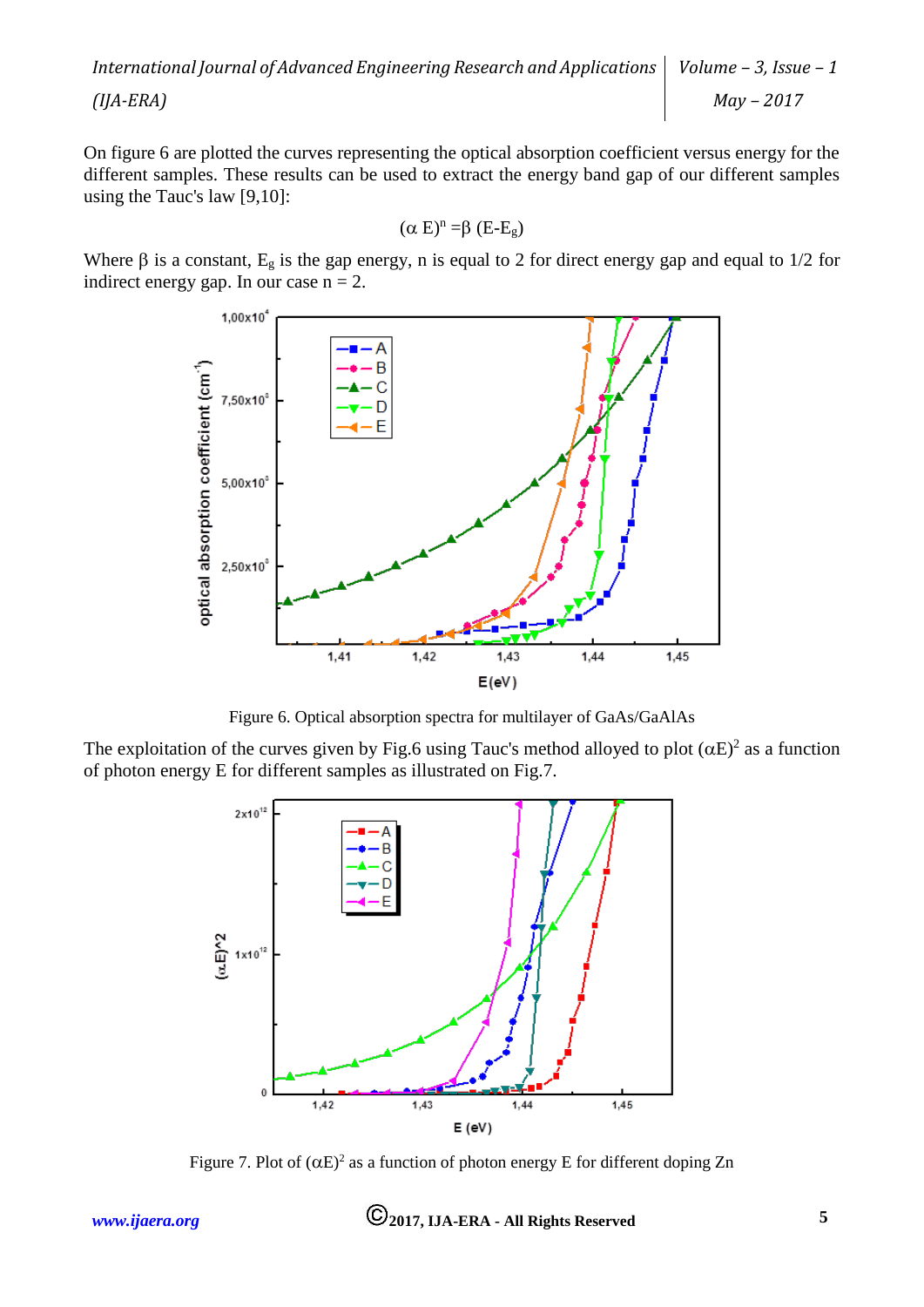One can deduce the gap energy value by the intersection point obtained between the tangent of  $(\alpha E)^2$ and the energy axis. The different values of energy gap obtained are reported on table.2. and plotted on Fig.8. to show the evolution of Energy gap versus Zn doped in the multilayer.

| Sample                       | LΣ         |                   |                           |                          | E                            |
|------------------------------|------------|-------------------|---------------------------|--------------------------|------------------------------|
| Zn doped<br>$\sqrt{cm^{-3}}$ | $\rm {NL}$ | $10^{18}$<br>1.IV | 1 <sub>0</sub> 18<br>J.IV | $10^{18}$<br>$v \cdot v$ | $10^{18}$<br>$\sim$<br>10.IV |
| Eg(eV)                       | .4438      | 1272<br>.43'      | 1.4342                    | 1.4406                   | 1.4367                       |







One can remark that the energy gap decreases with increasing Zn doping until a value of  $5.10^{18}$ cm<sup>-3</sup> in Zn and then increase.

## **IV. CONCLUSION**

In this paper, we studied a multilayer structure (GaAlAs/GaAs/GaAlAs/GaAs) on GaAs substrate doped with different concentrations of Zn from 0 to  $10^{19}$ cm<sup>-3</sup>on the active layer using for the first time Photothermal Deflection Technique. The exploitation of normalized amplitude curves and phase shift curves versus wavelength by comparing with theoretical ones leads to obtain the optical absorption spectra and the mean value of the gap energy for each sample. The optical absorption spectra reaches a maximum value about  $10^4$ cm<sup>-1</sup>. In addition, the gap energy decreases with increasing concentration of Zn doping until  $5.10^{18}$  cm<sup>-3</sup>, then increases.

**Conflict of Interest:** The authors declare that they have no conflict of interest.

**Ethical Statement:** The authors declare that they have followed ethical responsibilities.

#### **REFERENCES**

- [1] [S. Moon,](https://www.ncbi.nlm.nih.gov/pubmed/?term=Moon%20S%5BAuthor%5D&cauthor=true&cauthor_uid=27435899) [K. Kim,](https://www.ncbi.nlm.nih.gov/pubmed/?term=Kim%20K%5BAuthor%5D&cauthor=true&cauthor_uid=27435899) [Y. Kim,](https://www.ncbi.nlm.nih.gov/pubmed/?term=Kim%20Y%5BAuthor%5D&cauthor=true&cauthor_uid=27435899) [J.Heo](https://www.ncbi.nlm.nih.gov/pubmed/?term=Heo%20J%5BAuthor%5D&cauthor=true&cauthor_uid=27435899) and [J.Lee](https://www.ncbi.nlm.nih.gov/pubmed/?term=Lee%20J%5BAuthor%5D&cauthor=true&cauthor_uid=27435899) (2016), "Highly efficient single-junction GaAs thin-film solar cell on flexible substrate" .DOI:10.1038/srep30107
- [2] K.K. Bajaj, D.C. Reynolds, C.W. Litton, Jasprit Singh, P.W. Yu, W.T. Masselink, R. Fischer, H. Morkoç (1986). Solid-State Electronics, vol. 29(2), pp. 215-227
- [3] M.Wasiak, J.Walczak, M.Motyka, F. Janiak, A.Trajnerowicz, A. Jasik (2017). Optical Materials, vol. 64, pp 137-141